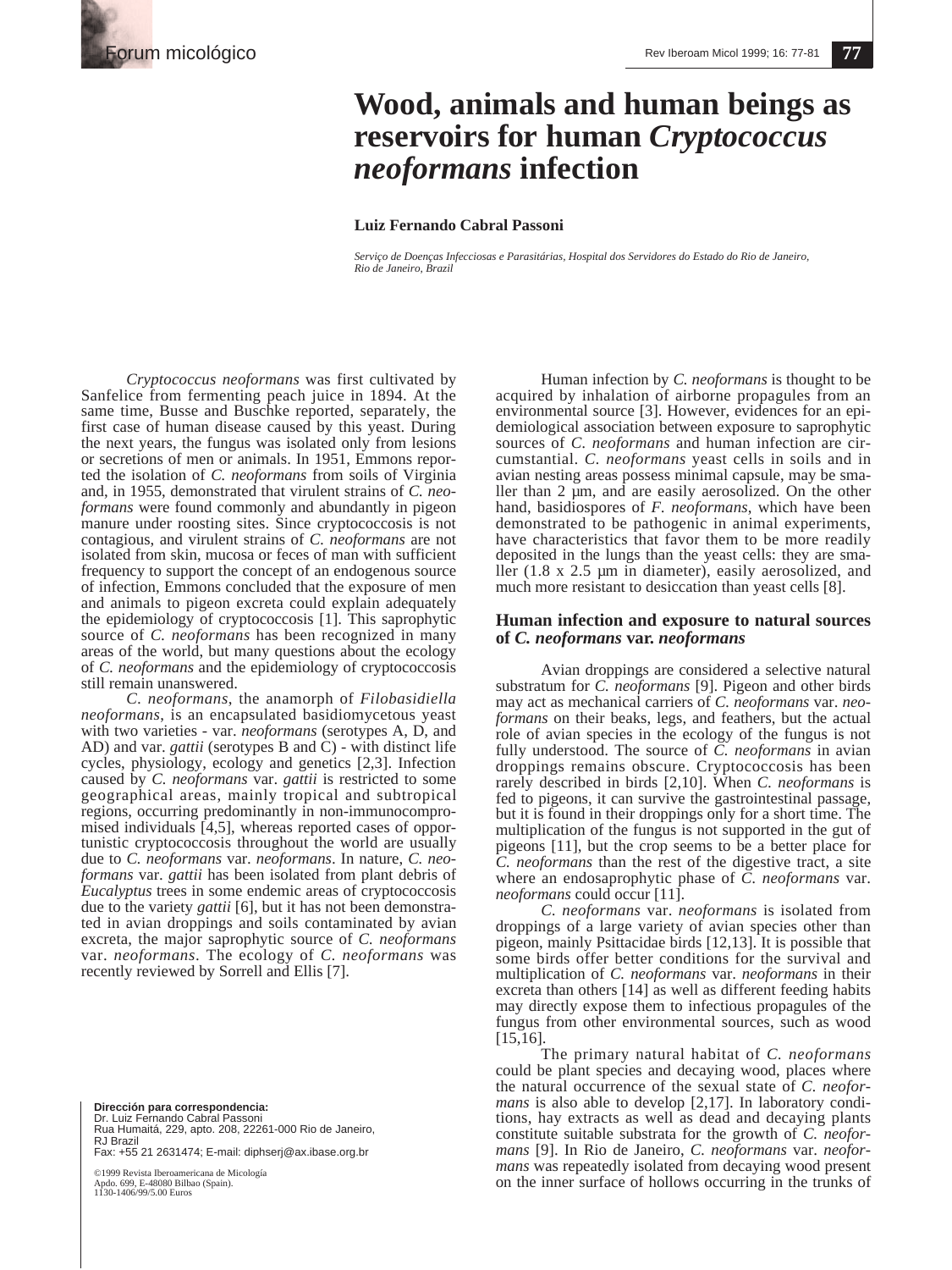several different trees [16,18]. Lazera *et al.* [16] suggest that *C. neoformans* var. *neoformans* seems not to be associated with a particular tree but rather with a specialized niche resulting from the natural biodegradation of wood. In decaying wood, xylose, cellobiose and other byproducts of the degradation of lignin and xylan might support saprophytic growth of *C. neoformans* [16,19]. *C. neoformans* has diphenol oxidase, an enzyme identified as part of the enzymatic activity capable of mineralizing lignin [16], which suggests that phenol oxidase activity of *C. neoformans*, recognized as a factor of virulence for animal infection, might be an adaptation to its natural habitat [19]. Decaying wood could also be the principal source of *C. neoformans* var. *gattii* in nature [19].

Human exposure to *C. neoformans* var. *neoformans* seems to be common and can occur in a number of places from where the fungus has been isolated, like old buildings, churches, squares, zoological gardens, barns, stables, and even domiciles [13,20]. Primary cryptococcal infection in humans is often subclinical, but its frequency has been impossible to estimate, since a satisfactory skin test antigen has not yet been developed for population surveys. Serological testing has revealed unusually high rates of infection among pigeon breeders, but no greater rate of disease, indicating that contact with pigeon and their excreta results in more frequent exposure to *C. neoformans* and/or its antigens [21].

Although the precise mechanisms of effective resistance to *C. neoformans* have not been established, an intact cell-mediate immunity seems to be crucial for adequate resistance to cryptococcosis caused by the variety *neoformans* [21]. Incidence of opportunistic cryptococcosis has increased markedly in recent years due to its frequent occurrence in patients with AIDS. Almost all cases of cryptococcosis in AIDS patients are due to the variety *neoformans*, regardless of geographical location [3]. The risk of cryptococcal meningitis increases with decreasing CD4+ lymphocyte counts in HIV-infected individuals [22]. For instance, cryptococcosis was recently reported in an AIDS patient with a  $CD4<sup>+</sup>$  lymphocyte count of 50/mL who had been exposed to *C. neoformans* var. *neoformans* while cleaning a newly rented flat where pigeon manure had accumulated. Three HIV-positive friends living in the flat, all of them with a  $CD4$ <sup>+</sup> lymphocyte count higher than 150/mL, had been helping with the cleaning but did not have cryptococcosis [23].

Other factors that might determine the pathogenesis of cryptococcosis, like virulence of the strain and size of the inoculum, are not clearly established [21]. Cryptococcosis has been reported in both previously healthy persons and immunocompromised individuals exposed to materials heavily contaminated with *C. neoformans* var. *neoformans* [3,22,23]. Investigations carried out in Central Africa by Swinne *et al.* showed that AIDS patients with cryptococcosis are frequently exposed to *C. neoformans* var. *neoformans* in their immediate daily, domestic environment [20]. In Rio de Janeiro, AIDS patients exposed to *C. neoformans* var. *neoformans* in the domiciliar environment had a risk for cryptococcosis twice higher than AIDS patients not exposed to the fungus in their domiciles (Odds ratio=2.05) [13]. Attempts to isolate *C. neoformans* from domiciliar environment in Barcelona have been, however, unsuccessful [24].

Since exposure to *C. neoformans* var. *neoformans* seems not to be uniform from place to place, the frequency and intensity of human exposure to environmental sources of *C. neoformans* var. *neoformans* might account for differences in the prevalence of cryptococcosis among AIDS patients in distinct geographical areas: from 2% to

10% in Western Europe and United States to over 15% in some countries in Africa [22].

Several typing methods have been used to characterize *C. neoformans* molecularly. These studies demonstrate genetically distinct populations of *C. neoformans* in different parts of the world as well as within a same location. Attempts have been made to characterize and compare clinical and environmental isolates of *C. neoformans* var. *neoformans* from geographically defined regions.

In New York City, Currie *et al.* [25], using restriction fragment length polymorphism (RFLP), observed that some strain types were present at multiple environmental sites (pigeon habitats) separated by up to 9 Km, indicating a wide distribution of those strains within this area. On the other hand, genetically different strains were recovered from sites less than 0.5 Km apart and even from the same pigeon excreta sample. Two strain types, isolated from one patient each, were also isolated from environmental sites, but not from areas of the patients' addresses. In Nagasaki, genetic diversity among clinical isolates of *C. neoformans* var. *neoformans* was not demonstrated by RFLP, but a random amplified polymorphic DNA (RAPD) analysis using an arbitrary primer (AP)-PCR method allowed to discriminate and compare clinical and environmental isolates [26]. In that study, some isolates from pigeon habitats were strongly associated with those from patients. In Bordeaux, an area where cryptococcosis due to *C. neoformans* var. *neoformans* serotype D is frequently reported, pigeon droppings were demonstrated to contain a genetically heterogeneous population of *C. neoformans* serotypes A and D in which some isolates were genetically similar to clinical isolates [27]. In Central Africa, RFLP analysis showed that three clinical isolates of *C. neoformans* var. *neoformans* (two from Burundi and one from Zaire) had identical pattern, but this pattern was not found in the isolates which were recovered from the dust in and around the patients' homes [28].

Reports that seek to determine the relationship between cryptococcosis and exposure to saprophytic sources have been restricted by poor understanding about fungal infection and disease. *C. neoformans* var. *neoformans* is ubiquitous, which means that the area selected for sampling is not necessarily the area where the patient acquired his/her infection. The time interval between inhalation of *C. neoformans* and expression of disease is not known and some cases can arise from reactivation of a latent focus rather than from exposure to a saprophytic source of the fungus. When clinical infection is the result of reactivation of latent disease, temporal association between exposure to environmental sources of *C. neoformans* and disease onset may be obscured [13,25].

Some genetic types of *C. neoformans* found in patients but not found among environmental isolates might reflect insufficient environmental sampling or acquisition of infection elsewhere [25,28]. On the other hand, the finding that some patients are infected by strains of *C. neoformans* var. *neoformans* which are genetically related to those found in pigeon excreta supports pigeon excreta as a reservoir for pathogenic *C. neoformans* var. *neoformans*, but does not prove that patients were infected by exposure to pigeon excreta [25,26]. Moreover, some isolates of *C. neoformans* var. *neoformans* serotype A from distinct geographical areas show genetic concordance, suggesting a clonal population structure for *C. neoformans* rather than a recombining population [29]. Considering clonality in *C. neoformans* var. *neoformans* population, certain clones could be globally dispersed by wind transport and/or bird migrations [29].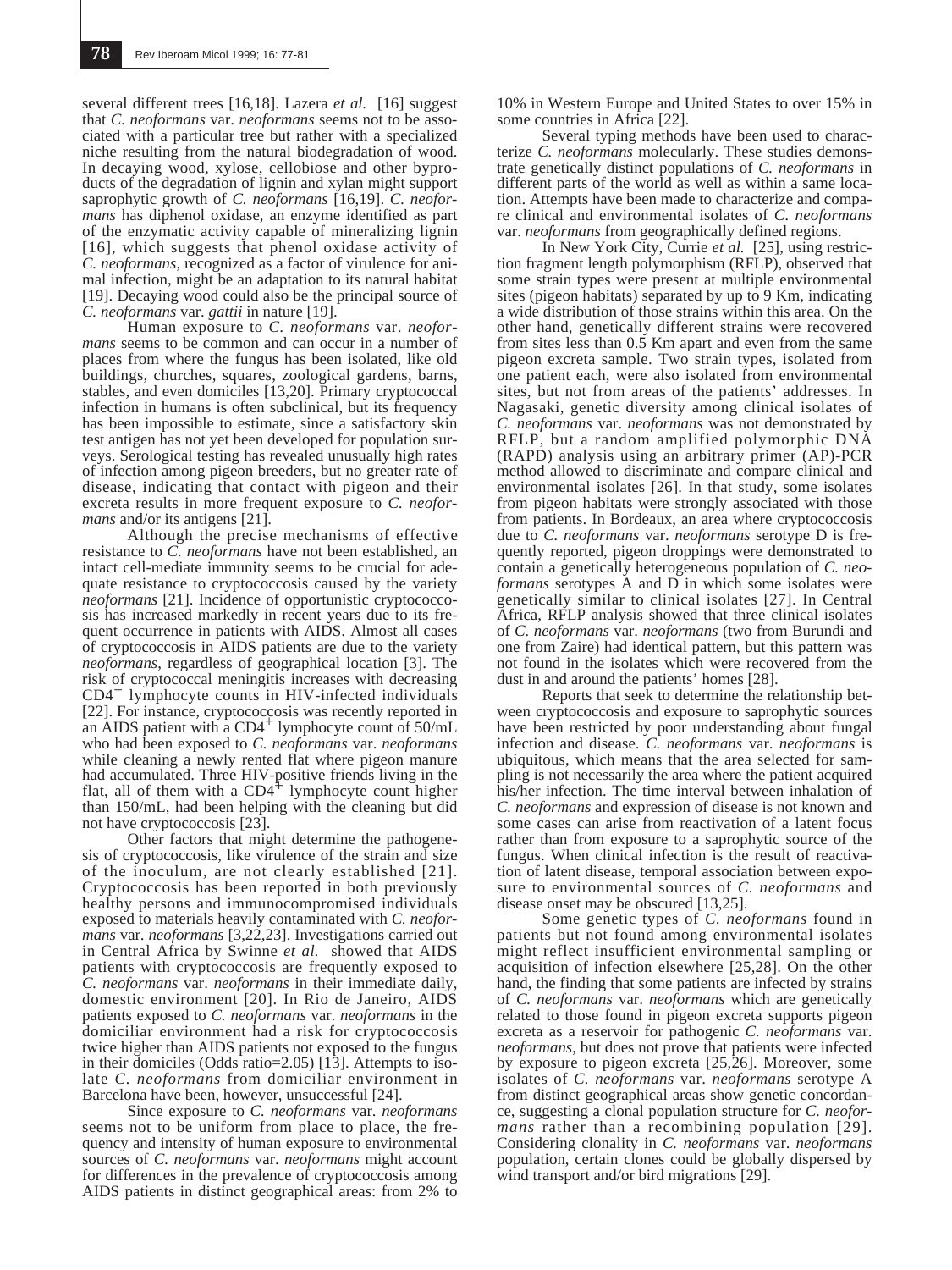It is not known whether reinfection by *C. neoformans* occurs. DNA typing analysis of initial and relapse isolates of *C. neoformans* var. *neoformans* from patients with recurrent cryptococcal meningitis has revealed persistence of the initial strain rather than reinfection with newly acquired strains [30]. However, involvement of multiple *C. neoformans* strains in a single episode of cryptococcosis as well as reinfection with a novel strain in recurrent infection were demonstrated by RAPD and DNA fingerprinting [31].

The association between cryptococcosis and exposure to other saprophytic sources of *C. neoformans* var. *neoformans*, like plant debris and hollows of living trees, has not been investigated.

# **Human infection and exposure to natural sources of** *C. neoformans* **var.** *gattii*

In 1990, Ellis and Pfeiffer reported the isolation of *C. neoformans* var. *gattii*, serotype B, from plant debris (wood, bark, leaves, flowers) collected under the canopies of flowering *Eucalyptus camaldulensis* (red river gum trees) growing in an Australian endemic area of cryptococcosis due to the variety *gattii* [32]. Thereafter, *C. neoformans* var. *gattii* was isolated from *E. camaldulensis* in California, USA, and from plant debris of *E. tereticornis* (forest red gum), a species closely related to *E. camaldulensis*, in Australia [33]. These findings suggested a specific association between *C. neoformans* var. *gattii* and those trees. Since both species of *Eucalyptus* have been exported extensively from Australia to other regions from where cryptococcosis caused by the variety *gattii* is reported, Pfeiffer and Ellis hypothesized that *C. neoformans* var. *gattii* has been exported from Australia to other regions by infected seeds and seedlings [19].

*C. neoformans* var. *gattii*, serotype B, was isolated from *Eucalyptus camaldulensis* in Apulia, Italy [34], in the northern state of Punjab, India [35], and in the state of Piaui, northeastern Brazil [36]. In Mexico, it was isolated from *E. tereticornis* [37]. In the San Diego Zoo area, it was isolated from two *Eucalyptus* spp., one of which was further identified as *E. citriodora* [38]. Recently, the variety *gattii* was demonstrated in wood debris from both *E. rudis* (flooded gum), a member of the red gum group, and *E. gomphocephala* (tuart), a species with no known close relatives, growing in Australia [6].

In Australia, exposure to *E. camaldulensis* trees provides a plausible explanation for the high incidence of infections caused by the variety *gattii* in persons living in close association with eucalyptus trees in endemic areas of *C. neoformans* var. *gattii* serotype B [32]. Genetic concordance between the majority of the Australian clinical isolates of *C. neoformans* var. *gattii* and environmental isolates recovered from eucalyptus material substantiates this hypothesis [38]. All Australian eucalyptus isolates of *C. neoformans* var. *gattii* are serotype B and RAPD profile VGI, independent of the *Eucalyptus* species [6]. Most clinical isolates are also serotype B and RAPD profile VGI, but various clinical isolates assigned to profile VGII have been recently recognized in some areas of Australia [39,40], suggesting that an yet unknown environmental source of *C. neoformans* var. *gattii* profile VGII seems to exist in these areas.

In Papua New Guinea, the distribution of disease due to *C. neoformans* var. *gattii* does not mirror the distribution of imported or endemic *Eucalyptus* species and attempts to isolate *C. neoformans* from 1130 samples of dust, soil, and vegetation, including *Eucalyptus* and other species of trees, collected in and around the patients' hou-

ses, were unsuccessful [41]. In Central Africa, examination of 657 *Eucalyptus* specimens collected in Rwanda did not detect *C. neoformans* in any type of plant material [42]. In an urban area in northeastern Brazil, where cryptococcosis caused by the variety *gattii* is endemic, *C. neoformans* var. *gattii* serotype B was repeatedly isolated from the hollow of a pottery tree (*Moquilea tomentosa*) in a site where no *Eucalyptus* trees were observed [43]. In an area of native rain forest from Brazilian Amazon Region, *C. neoformans* var. *gattii*, serotype B, was isolated from decaying wood of a tropical tree [44], further identified as *Guettarda* sp.

Although most reported cases of cryptococcosis due to *C. neoformans* var. *gattii* serotype C occur in California, all environmental isolates of *C. neoformans* var. *gattii* from this area are identified as serotype B [2]. The first environmental isolate of *C. neoformans* var. *gattii* serotype C was recently reported on sandy-nature detritus collected from two of 68 almond trees (*Terminalia catappa*) in the city area of Cúcuta, Colombia, a region in the northeast of the country recognized as an endemic area of cryptococcosis due to the variety *gattii*, serotype B [45].

The isolation of *C. neoformans* var. *gattii* from trees other than *Eucalyptus* suggests that different plant species could be reservoirs for *C. neoformans* var. *gattii* in distinct geographical areas, reinforcing that other sources of *C. neoformans* var. *gattii* should be sought and the linkage with human disease verified. Cryptococcosis due to *C. neoformans* var. *gattii* was diagnosed in a German patient who had never left his country but worked in sawmills and woodworking factories. The possible source of infection was thought to be dust of tropical woods, but attempts to isolate the fungus from 477 samples of tropical wood were unsuccessful [15]. Autochthonous cryptococcosis due to the variety *gattii* was recently reported in goats in Cáceres, Spain [46]. In France, three out of 413 clinical isolates of *C. neoformans* were identified as variety *gattii* serotype B. One isolate was from a Cambojan man, whose disease could be due to endogenous reactivation of latent infection, but the other two patients had not traveled outside the country, one of whom sold exotic fruits and the other one owned a bird imported from Central Africa [47].

Disseminated cryptococcosis caused by *C. neoformans* var. *gattii* was recently reported in New Zealand in a North Island brown kiwi (*Apteryx australis mantelli*), a flightless nocturnal bird which has a body temperature lower than other avian species [10]. An isolate of *C. neoformans* var. *gattii* recovered from the nasal cavity of an African grey parrot was included in a genetic study of animal isolates in Australia [39]. However, since *C. neoformans* var. *gattii* has thermotolerance levels lower than the variety *neoformans*, birds seem to be a less probable vector of the variety *gattii* than hosts with a body temperature not exceeding 35 to 37∞C, such as insects, bats, koalas, and other mammals [18,48]. *C. neoformans* var. *gattii* was isolated from a nest of the wasp *Polybia occidentalis* in Uruguay, from bat guano in Rio de Janeiro [18], from feces and paws of koalas in Australia [48], and also from camel hair and ostrich feathers in a wildlife park in Apulia [34].

Human cryptococcosis due to the variety *gattii* occurs predominantly in non-immunocompromised individuals. The apparent rarity of *C. neoformans* var. *gattii* infections in AIDS patients is an unexplained observation. Considering that most HIV-infected individuals reside in urban areas, they might be less exposed to environmental sources of *C. neoformans* var. *gattii* than to sources of the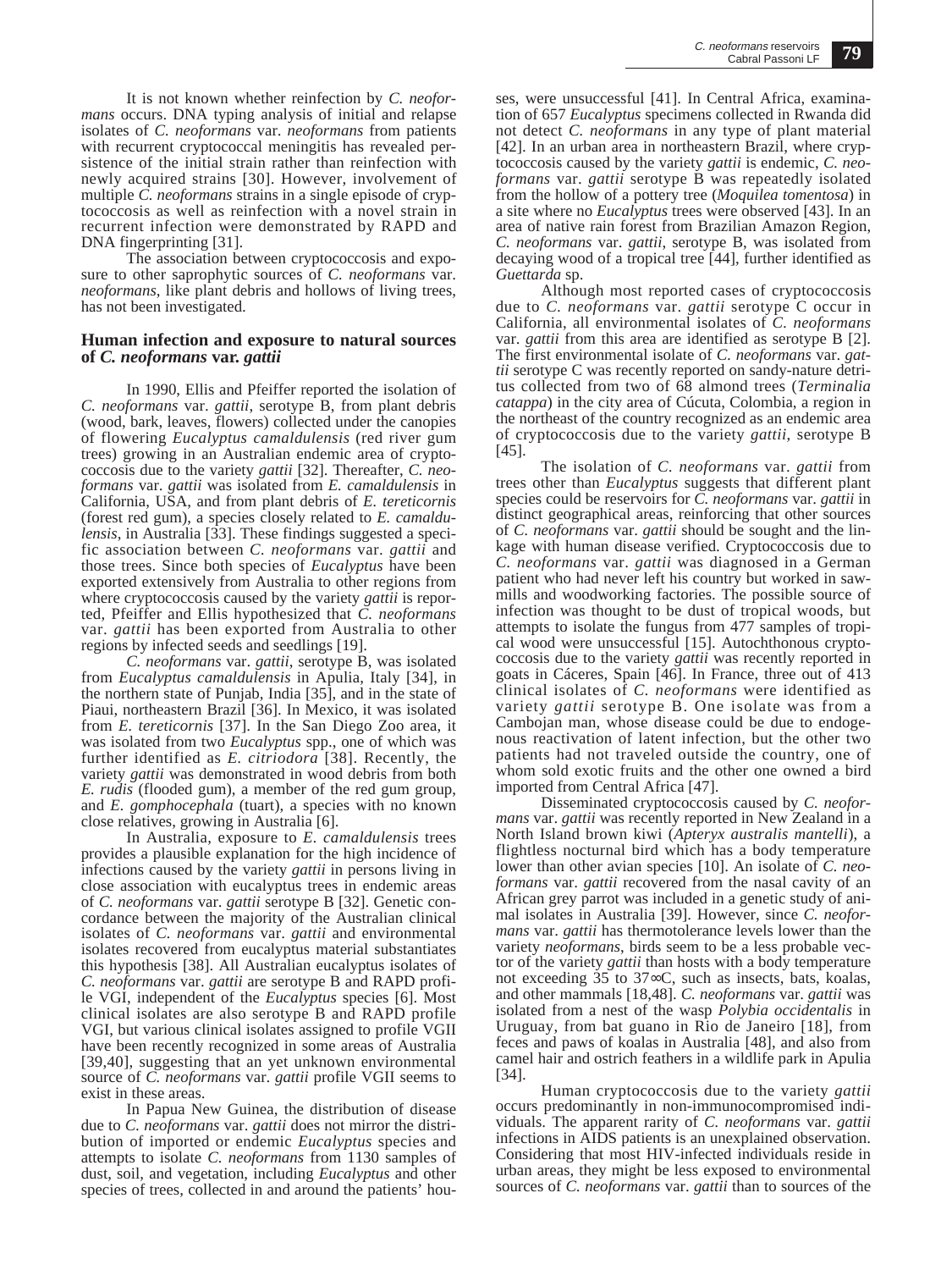variety *neoformans* [15,48]. Differences in the pathogenesis of the infections caused by the two varieties of *C. neoformans* and host-fungus interactions might justify the preponderance of infection caused by the variety *neoformans* in HIV-infected individuals, since the lack of exposure to *C. neoformans* var. *gattii* alone seems to be insufficient to explain differences in areas where cryptococcosis due to the variety *gattii* is endemic [4,49]. In Australia, for instance, cryptococcosis due to *C. neoformans* var. *gattii* was described in cats that had not ventured outside the greater metropolitan area of Sydney [39].

#### **Is there a human reservoir for** *C. neoformans***?**

Reservoir host is defined as "an alternate or passive host or carrier that harbors pathogenic organisms, without injury to itself, and serves as a source from which other individuals can be infected" [50].

*C. neoformans* can be isolated from oropharynx, nares, skin and sputum of human beings without causing a pathogenic condition, defining a colonization of skin and mucosa [51-55]. The upper respiratory tract and nasal cavities could be a site from where *C. neoformans* infection spread, though an animal experiment suggests that the olfactory mucosa might protect from infection by *C. neoformans* without the intervention of the immune system cells [56].

Presence of *C. neoformans* in sputum can be transient or occur over a lengthy period. Lung diseases like chronic bronchitis, tuberculosis, and cancer are conditions that favor cryptococcal colonization, but do not predispose to pulmonary or disseminated cryptococcosis [52]. In sputum cultures the number of *C. neoformans* colonies is frequently low [53], but Randhawa and Paliwal [55] reported that the cultivation of two loopfuls of sputum from a patient with pulmonary tuberculosis revealed 50 colonies of *C. neoformans*, a number that subsequently rose to nearly 300 and, thereafter, declined until the sputum cultures became negative without any treatment of the patient. It is not clear whether the presence of *C. neoformans* in sputum is, in some cases, an evidence of minimal pulmonary lesion more than a commensal association, but a benign association between *C. neoformans* and human beings seems to exist. Isolation of *C. neoformans* from the sputum of patients over a long time reinforces this hypothesis [51] as well as suggests that sputum and upper respiratory tract mucosa might provide a good substratum for the survival and multiplication of the fungus.

Persistence of *C. neoformans* in the prostate of patients adequately treated for cryptococcal meningitis also suggests that the urinary tract is a sequestered reservoir of infection from which systemic relapse may occur [57].

Since *C. neoformans* is able to colonize sputum and nares of men and animals, it is conceivable that individuals could acquire cryptococcosis from the infected discharge of human beings as well as from animals. However, cryptococcosis is classically described as a non-

contagious disease. There are no evidences of human-tohuman transmission, except for a reported case of panophthalmitis after a corneal transplant and another one of cutaneous cryptococcosis after accidental intracutaneous inoculation of blood from a patient with AIDS and cryptococcemia [3]. Animal-to-human transmission has also never been proven, even though both varieties of *C. neoformans* have been isolated from nares and upper respiratory tract of cats and dogs with or without cryptococcosis [39,58,59]. Human beings and animals are not a known source of infection probably because the yeast cell diameter in tissues and body fluids varies in size from 5 to 10 µm in diameter, with a capsule that also varies considerably in thickness, from a few micrometers to a width that equals or exceeds the diameter of the cell [21]. This size is not optimal for lung deposition. Most strains of *C. neoformans*, even those consistently small-capsuled in vitro, develop large capsules during infection and capsule-free isolates have been rarely found in tissue [21].

These findings could explain the non-occurrence of person-to-person transmission, but human beings and other mammals could spread the fungus to the environment. However, *C. neoformans* has not been isolated from air or dust collected from wards occupied by patients with cryptococcosis [20]. In Central Africa, the DNA fingerprinting pattern observed in three clinical isolates of *C. neoformans* var. *neoformans* was not found in the isolates recovered from indoor dust [28]. In Rio de Janeiro, the frequency of isolation of *C. neoformans* var. *neoformans* from dwellings of AIDS-associated cryptococcosis patients was similar to that observed in domiciles of apparently healthy persons [13].

Even considering that these findings do not support the hypothesis that patients presenting cryptococcosis could contaminate their own environment with the fungus, the possibility should not be completely disregarded. In Australia, the single environmental isolate of *C. neoformans* var. *gattii* RAPD profile VGII was obtained from plant debris along the fence line of a paddock containing sheep infected with *C. neoformans* var. *gattii*, RAPD profile VGII. It is uncertain whether the plant material was contaminated with *C. neoformans* var. *gattii* from the respiratory secretions of the sheep or represented an environmental niche of the VGII strain [39]. It is interesting to note that Cobcroft *et al.* reported the isolation of *C. neoformans* from a bagpipe used by a patient with cryptococcosis: since sputum's patient culture grew *C. neoformans*, it is possible to question whether the patient was infected from the bagpipe or the patient was the source of the bagpipe colonization by the fungus [60].

Many new facts have been collected about the ecology of *C. neoformans* and epidemiology of the cryptococcosis, but much work remains to be done in order to improve our understanding about the peculiarities of *C. neoformans*.

> *The author is grateful to Dra. Jacqueline Anita de Menezes, from the Hospital dos Servidores do Estado, Dra. Márcia dos Santos Lazéra and Dr. Bodo Wanke, from the Laboratório de Micologia Médica, FIO-CRUZ, for their comments.*

#### **References**

1. Emmons E. Saprophytic sources of Cryptococcus neoformans associated with the pigeon (*Columba livia*). Am J Hyg 1955;<br>62: 227-232.

2. Kwon-Chung KJ, Bennett JE. Cryptococcosis. In: Medical Mycology. Philadelphia, Lea & Febiger, 1992: 397- 446.

<sup>3.</sup> Levitz SM. The ecology of Cryptococcus neoformans and the epidemiology of cryp-tococcosis. Rev Infect Dis 1991; 13: 1163- 1169.